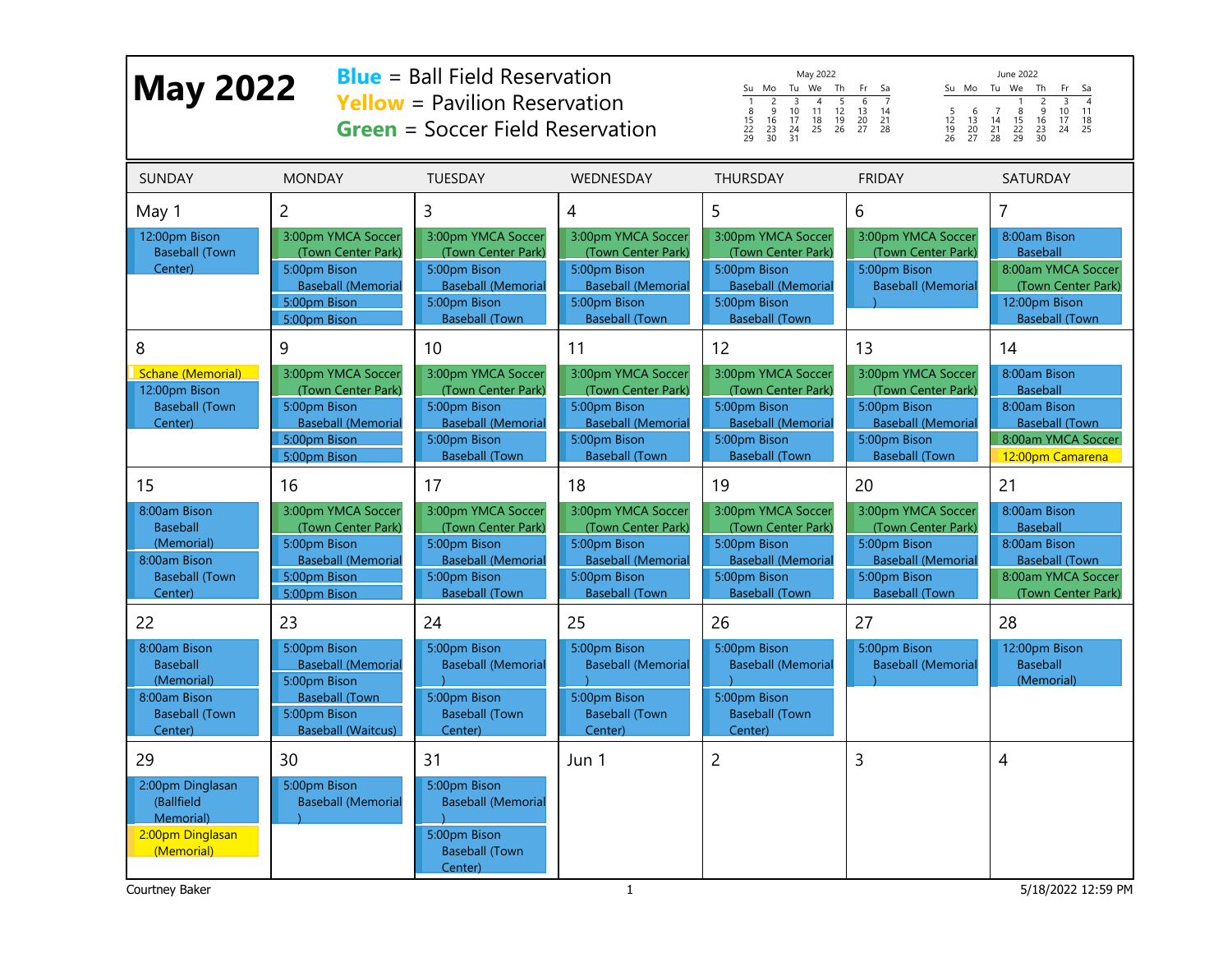| <b>June 2022</b>                                        |                                                                                                                                      | <b>Blue</b> = Ball Field Reservation<br><b>Yellow</b> = Pavilion Reservation<br><b>Green</b> = Soccer Field Reservation        |                                                                                              | June 2022<br>Su Mo Tu We Th<br>$\begin{array}{c}\n2 \\ 9\n\end{array}$<br>6<br>$\begin{array}{c} 7 \\ 14 \\ 21 \\ 28 \end{array}$<br>$\frac{8}{15}$<br>22<br>29<br>5<br>$\frac{12}{19}$<br>26<br>$\frac{13}{20}$<br>27<br>$\begin{array}{c} 16 \\ 23 \\ 30 \end{array}$ | <b>July 2022</b><br>Su Mo Tu We Th<br>Fr Sa<br>Fr<br>Sa<br>$\overline{2}$<br>$\overline{3}$<br>$\overline{4}$<br>5<br>$\begin{array}{c} 7 \\ 14 \\ 21 \\ 28 \end{array}$<br>9<br>10 <sup>°</sup><br>$\overline{4}$<br>6<br>8<br>11<br>3<br>$\frac{10}{17}$<br>$\begin{array}{c} 11 \\ 18 \\ 25 \end{array}$<br>$\frac{12}{19}$<br>26<br>$\frac{13}{20}$<br>27<br>$\frac{15}{22}$<br>29<br>$\frac{17}{24}$<br>$\frac{16}{23}$<br>30<br>$\begin{array}{c} 18 \\ 25 \end{array}$<br>24<br>31 |                                                                                                                        |
|---------------------------------------------------------|--------------------------------------------------------------------------------------------------------------------------------------|--------------------------------------------------------------------------------------------------------------------------------|----------------------------------------------------------------------------------------------|-------------------------------------------------------------------------------------------------------------------------------------------------------------------------------------------------------------------------------------------------------------------------|-------------------------------------------------------------------------------------------------------------------------------------------------------------------------------------------------------------------------------------------------------------------------------------------------------------------------------------------------------------------------------------------------------------------------------------------------------------------------------------------|------------------------------------------------------------------------------------------------------------------------|
| <b>SUNDAY</b>                                           | <b>MONDAY</b>                                                                                                                        | <b>TUESDAY</b>                                                                                                                 | WEDNESDAY                                                                                    | <b>THURSDAY</b>                                                                                                                                                                                                                                                         | <b>FRIDAY</b>                                                                                                                                                                                                                                                                                                                                                                                                                                                                             | <b>SATURDAY</b>                                                                                                        |
| May 29                                                  | 30                                                                                                                                   | 31                                                                                                                             | Jun 1<br>5:00pm Bison<br><b>Baseball (Town</b><br>Center)                                    | $\overline{c}$<br>5:00pm Bison<br><b>Baseball (Memorial</b>                                                                                                                                                                                                             | 3<br><b>No Pavilion Rentals</b>                                                                                                                                                                                                                                                                                                                                                                                                                                                           | 4<br>8:00am Bison<br><b>Baseball</b><br>(Memorial)                                                                     |
| 5                                                       | 6                                                                                                                                    | $\overline{7}$                                                                                                                 | 8                                                                                            | 9                                                                                                                                                                                                                                                                       | 10                                                                                                                                                                                                                                                                                                                                                                                                                                                                                        | 11                                                                                                                     |
| <b>No Pavilion Rentals</b>                              | 3:00pm YMCA<br><b>Baseball (Waitcus)</b><br>5:00pm Bison<br><b>Baseball (Memorial</b><br>5:00pm Bison<br><b>Baseball (Town</b>       | 3:00pm YMCA<br><b>Baseball (Waitcus)</b><br>5:00pm Bison<br><b>Baseball (Memorial</b><br>5:00pm Bison<br><b>Baseball (Town</b> | 3:00pm YMCA<br><b>Baseball (Waitcus)</b><br>5:00pm Bison<br><b>Baseball (Town</b><br>Center) | 3:00pm YMCA<br><b>Baseball (Waitcus)</b><br>5:00pm Bison<br><b>Baseball (Memorial</b><br>5:00pm Bison<br><b>Baseball (Town</b>                                                                                                                                          | 3:00pm YMCA<br><b>Baseball (Waitcus)</b>                                                                                                                                                                                                                                                                                                                                                                                                                                                  | <b>Vitos (Memorial)</b><br>8:00am Bison<br><b>Baseball</b><br>8:00am YMCA<br><b>Baseball (Waitcus)</b><br>2:00pm Bison |
| 12<br>12:00pm Carrillo<br>(Memorial)                    | 13<br>Jones - Memorial<br><b>Park</b><br>3:00pm YMCA<br><b>Baseball (Waitcus)</b><br>5:00pm Bison<br>5:00pm Bison                    | 14<br>3:00pm YMCA<br><b>Baseball (Waitcus)</b>                                                                                 | 15<br>3:00pm YMCA<br><b>Baseball (Waitcus)</b>                                               | 16<br>3:00pm YMCA<br><b>Baseball (Waitcus)</b><br>5:00pm Bison<br><b>Baseball (Memorial</b>                                                                                                                                                                             | 17<br>3:00pm YMCA<br><b>Baseball (Waitcus)</b>                                                                                                                                                                                                                                                                                                                                                                                                                                            | 18<br>8:00am YMCA<br><b>Baseball (Waitcus)</b>                                                                         |
| 19                                                      | 20<br>3:00pm YMCA<br><b>Baseball (Waitcus)</b><br>5:00pm Bison<br><b>Baseball (Memorial</b><br>5:00pm Bison<br><b>Baseball (Town</b> | 21<br>3:00pm YMCA<br><b>Baseball (Waitcus)</b>                                                                                 | 22<br>3:00pm YMCA<br><b>Baseball (Waitcus)</b>                                               | 23<br>3:00pm YMCA<br><b>Baseball (Waitcus)</b><br>5:00pm Bison<br><b>Baseball (Memorial</b>                                                                                                                                                                             | 24<br>3:00pm YMCA<br><b>Baseball (Waitcus)</b>                                                                                                                                                                                                                                                                                                                                                                                                                                            | 25<br>8:00am YMCA<br><b>Baseball (Waitcus)</b><br>3:00pm Zavala<br>(Memorial)                                          |
| 26<br>1:00pm<br>Pace-Memorial<br>Park<br>Courtney Baker | 27<br>3:00pm YMCA<br><b>Baseball (Waitcus)</b><br>5:00pm Bison<br><b>Baseball (Memorial</b><br>5:00pm Bison<br><b>Baseball (Town</b> | 28<br>3:00pm YMCA<br><b>Baseball (Waitcus)</b>                                                                                 | 29<br>3:00pm YMCA<br><b>Baseball (Waitcus)</b><br>$\mathbf{1}$                               | 30<br>3:00pm YMCA<br><b>Baseball (Waitcus)</b><br>5:00pm Bison<br><b>Baseball (Memorial</b><br>5:00pm Bison<br><b>Baseball (Town</b>                                                                                                                                    | Jul 1                                                                                                                                                                                                                                                                                                                                                                                                                                                                                     | 2<br>5/18/2022 1:00 PM                                                                                                 |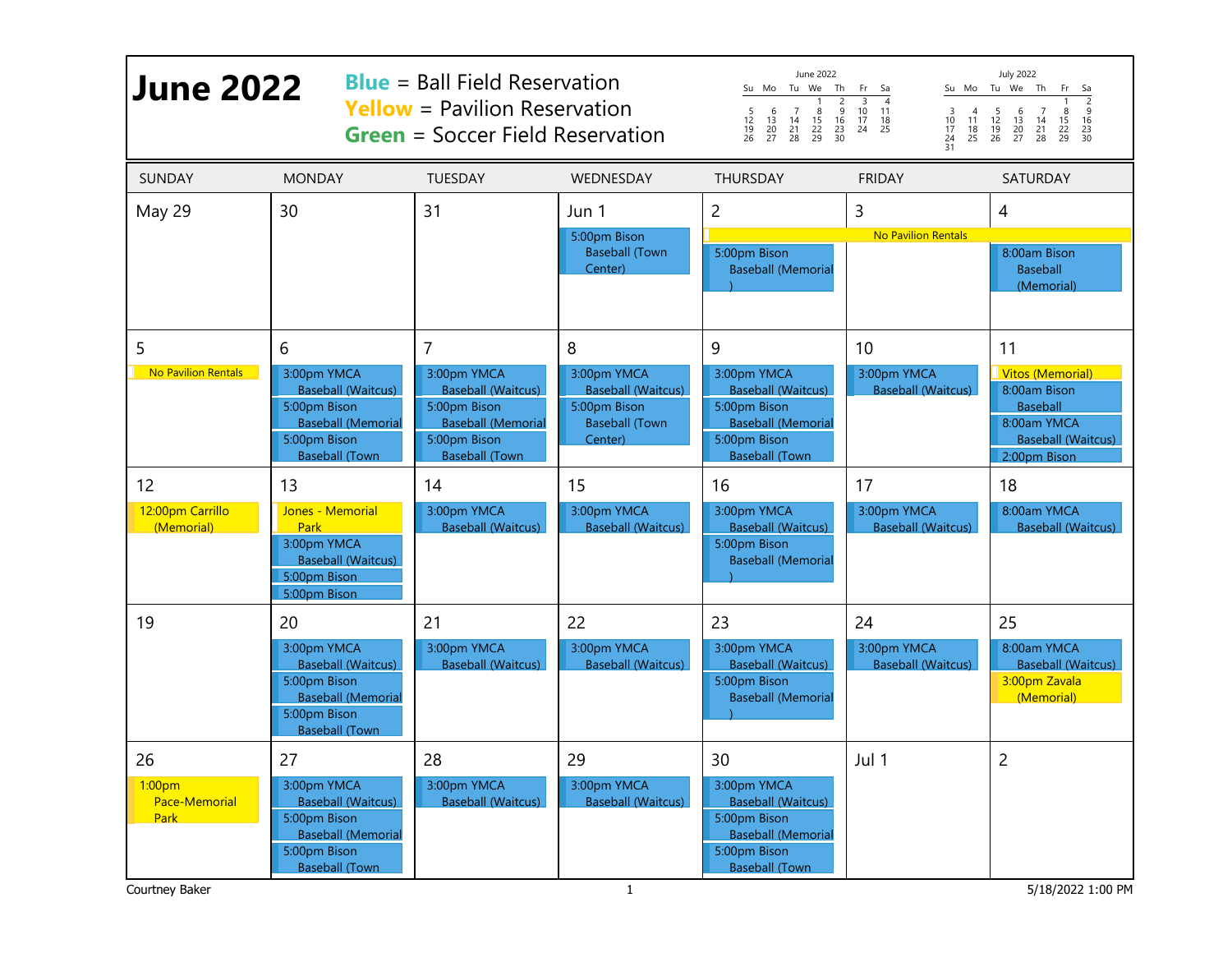| <b>July 2022</b>                                                         |                                               | <b>Blue</b> = Ball Field Reservation<br><b>Yellow</b> = Pavilion Reservation<br><b>Green</b> = Soccer Field Reservation |                                               | <b>July 2022</b><br>Su Mo Tu We Th Fr Sa<br>$\begin{array}{c}\n 2 \\  -9 \\  16 \\  23 \\  30\n \end{array}$<br>$\begin{array}{c} 4 \\ 11 \\ 18 \\ 25 \end{array}$<br>$\frac{5}{12}$<br>$\frac{12}{19}$<br>26<br>$\begin{array}{c} 6 \\ 13 \\ 20 \\ 27 \end{array}$<br>$\begin{array}{c} 7 \\ 14 \\ 21 \\ 28 \end{array}$<br>$\frac{8}{15}$<br>22<br>29<br>$\frac{8}{15}$<br>22<br>29<br>3<br>7<br>$\frac{10}{17}$<br>24<br>$\begin{array}{c} 14 \\ 21 \\ 28 \end{array}$<br>31 |                                                                                  | August 2022<br>Su Mo Tu We Th<br>- Fr<br>- Sa<br>$\overline{6}$<br>5<br>$\overline{2}$<br>$\overline{\mathbf{3}}$<br>$\begin{smallmatrix} 4 \\ 11 \end{smallmatrix}$<br>9<br>$\frac{10}{17}$<br>24<br>$\frac{12}{19}$<br>26<br>$\frac{13}{20}$<br>$\frac{16}{23}$<br>30<br>$\frac{18}{25}$<br>31 |
|--------------------------------------------------------------------------|-----------------------------------------------|-------------------------------------------------------------------------------------------------------------------------|-----------------------------------------------|---------------------------------------------------------------------------------------------------------------------------------------------------------------------------------------------------------------------------------------------------------------------------------------------------------------------------------------------------------------------------------------------------------------------------------------------------------------------------------|----------------------------------------------------------------------------------|--------------------------------------------------------------------------------------------------------------------------------------------------------------------------------------------------------------------------------------------------------------------------------------------------|
| <b>SUNDAY</b>                                                            | <b>MONDAY</b>                                 | <b>TUESDAY</b>                                                                                                          | WEDNESDAY                                     | <b>THURSDAY</b>                                                                                                                                                                                                                                                                                                                                                                                                                                                                 | <b>FRIDAY</b>                                                                    | SATURDAY                                                                                                                                                                                                                                                                                         |
| <b>Jun 26</b>                                                            | 27                                            | 28                                                                                                                      | 29                                            | 30                                                                                                                                                                                                                                                                                                                                                                                                                                                                              | Jul 1<br>3:00pm YMCA<br><b>Baseball (Waitcus)</b>                                | $\overline{2}$<br>8:00am YMCA<br><b>Baseball (Waitcus)</b>                                                                                                                                                                                                                                       |
| 3                                                                        | 4<br>3:00pm YMCA<br><b>Baseball (Waitcus)</b> | 5<br>3:00pm YMCA<br><b>Baseball (Waitcus)</b>                                                                           | 6<br>3:00pm YMCA<br><b>Baseball (Waitcus)</b> | $\overline{7}$<br>3:00pm YMCA<br><b>Baseball (Waitcus)</b><br>5:00pm Bison<br><b>Baseball (Town</b>                                                                                                                                                                                                                                                                                                                                                                             | 8<br>3:00pm YMCA<br><b>Baseball (Waitcus)</b><br>5:00pm Bison<br><b>Baseball</b> | 9<br>8:00am Bison<br><b>Baseball</b><br>8:00am Bison<br>8:00am YMCA                                                                                                                                                                                                                              |
| 10                                                                       | 11                                            | 12                                                                                                                      | 13                                            | 14                                                                                                                                                                                                                                                                                                                                                                                                                                                                              | 15                                                                               | 16                                                                                                                                                                                                                                                                                               |
| 8:00am Bison<br><b>Baseball</b><br>8:00am Bison<br><b>Baseball (Town</b> | 3:00pm YMCA<br><b>Baseball (Waitcus)</b>      | 3:00pm YMCA<br><b>Baseball (Waitcus)</b>                                                                                | 3:00pm YMCA<br><b>Baseball (Waitcus)</b>      | 3:00pm YMCA<br><b>Baseball (Waitcus)</b><br>5:00pm Bison<br><b>Baseball (Town</b>                                                                                                                                                                                                                                                                                                                                                                                               | 3:00pm YMCA<br><b>Baseball (Waitcus)</b>                                         | 8:00am YMCA<br><b>Baseball (Waitcus)</b>                                                                                                                                                                                                                                                         |
| 17                                                                       | 18                                            | 19                                                                                                                      | 20                                            | 21                                                                                                                                                                                                                                                                                                                                                                                                                                                                              | 22                                                                               | 23                                                                                                                                                                                                                                                                                               |
| 24                                                                       | 25                                            | 26                                                                                                                      | 27                                            | 28                                                                                                                                                                                                                                                                                                                                                                                                                                                                              | 29                                                                               | 30                                                                                                                                                                                                                                                                                               |
| 31<br>Courtney Baker                                                     | Aug 1                                         | $\overline{2}$                                                                                                          | 3<br>$\mathbf{1}$                             | $\overline{4}$                                                                                                                                                                                                                                                                                                                                                                                                                                                                  | 5                                                                                | 6<br>5/18/2022 1:01 PM                                                                                                                                                                                                                                                                           |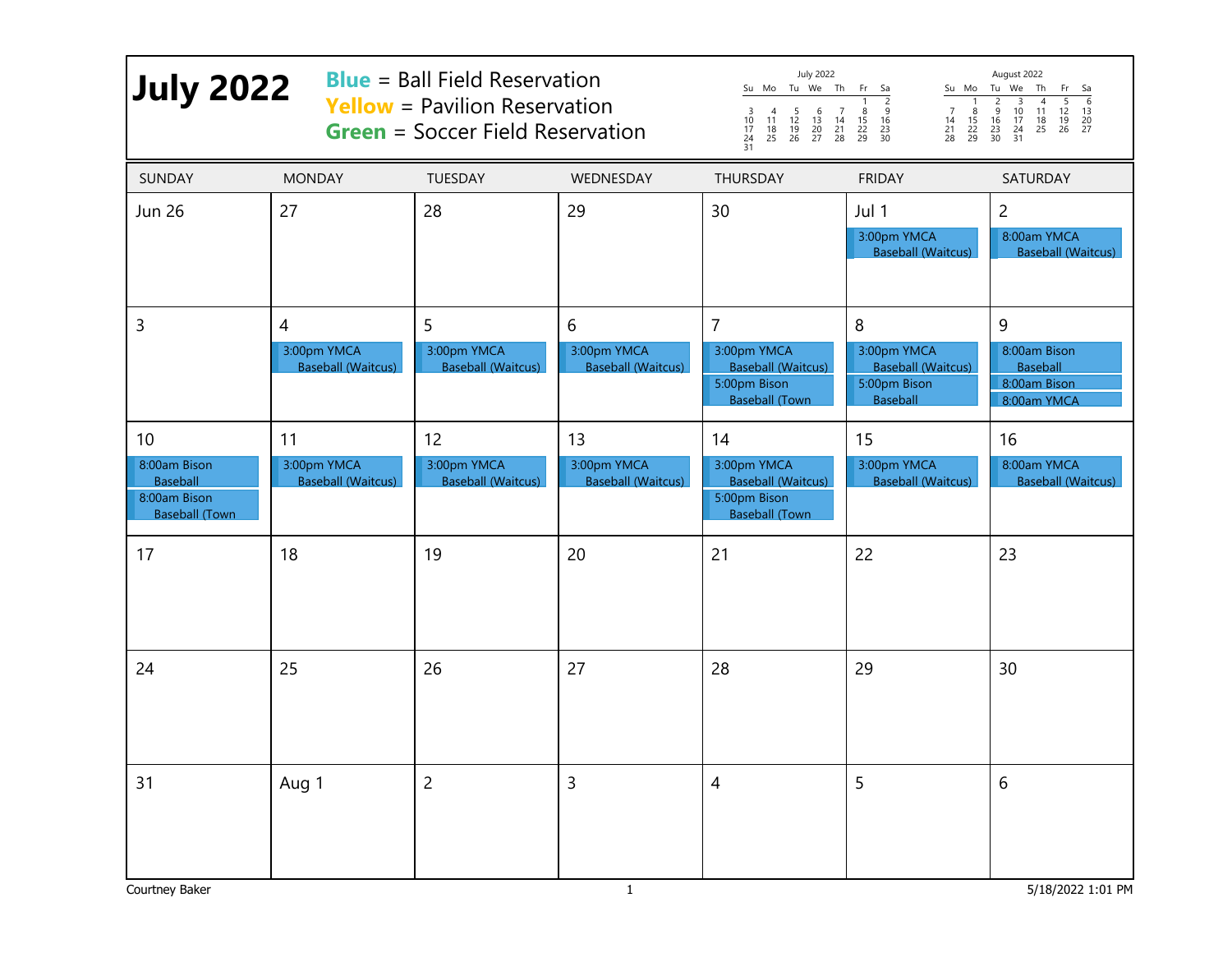| <b>August 2022</b>   |                                                | <b>Blue</b> = Ball Field Reservation<br><b>Yellow</b> = Pavilion Reservation<br><b>Green</b> = Soccer Field Reservation |                                                     | August 2022<br>Su Mo Tu We Th<br>Fr Sa<br>$\frac{4}{11}$<br>$\frac{18}{25}$<br>$\frac{5}{12}$<br>$\frac{12}{19}$<br>26<br>$\begin{array}{c}\n 3 \\  10 \\  17 \\  24 \\  31\n\end{array}$<br>6<br>$\frac{2}{9}$<br>$\overline{8}$<br>$\overline{7}$<br>$\frac{13}{20}$<br>20<br>$\frac{5}{12}$<br>$\frac{12}{19}$<br>26<br>$\begin{array}{c} 16 \\ 23 \\ 30 \end{array}$<br>$\frac{15}{22}$<br>29<br>$\frac{11}{18}$<br>25<br>$\frac{14}{21}$<br>28 |                    | September 2022<br>Su Mo Tu We Th<br>Fr<br>Sa<br>$\frac{3}{10}$<br>9<br>$\frac{8}{15}$<br>22<br>29<br>$\begin{array}{c} 6 \\ 13 \\ 20 \\ 27 \end{array}$<br>$\begin{array}{c} 7 \\ 14 \\ 21 \\ 28 \end{array}$<br>$\begin{array}{c} 16 \\ 23 \\ 30 \end{array}$<br>$\frac{17}{24}$ |
|----------------------|------------------------------------------------|-------------------------------------------------------------------------------------------------------------------------|-----------------------------------------------------|-----------------------------------------------------------------------------------------------------------------------------------------------------------------------------------------------------------------------------------------------------------------------------------------------------------------------------------------------------------------------------------------------------------------------------------------------------|--------------------|-----------------------------------------------------------------------------------------------------------------------------------------------------------------------------------------------------------------------------------------------------------------------------------|
| SUNDAY               | <b>MONDAY</b>                                  | <b>TUESDAY</b>                                                                                                          | WEDNESDAY                                           | <b>THURSDAY</b>                                                                                                                                                                                                                                                                                                                                                                                                                                     | <b>FRIDAY</b>      | SATURDAY                                                                                                                                                                                                                                                                          |
| <b>Jul 31</b>        | Aug 1                                          | $\overline{2}$                                                                                                          | 3                                                   | 4                                                                                                                                                                                                                                                                                                                                                                                                                                                   | 5                  | 6                                                                                                                                                                                                                                                                                 |
|                      | 3:00pm YMCA Soccer                             | 3:00pm YMCA Soccer                                                                                                      | 3:00pm YMCA Soccer                                  | 3:00pm YMCA Soccer                                                                                                                                                                                                                                                                                                                                                                                                                                  | 3:00pm YMCA Soccer | 8:00am YMCA Soccer                                                                                                                                                                                                                                                                |
|                      | (Town Center Park)                             | (Town Center Park)                                                                                                      | (Town Center Park)                                  | (Town Center Park)                                                                                                                                                                                                                                                                                                                                                                                                                                  | (Town Center Park) | (Town Center Park)                                                                                                                                                                                                                                                                |
| 7                    | 8                                              | 9                                                                                                                       | 10                                                  | 11                                                                                                                                                                                                                                                                                                                                                                                                                                                  | 12                 | 13                                                                                                                                                                                                                                                                                |
|                      | 3:00pm YMCA Soccer                             | 3:00pm YMCA Soccer                                                                                                      | 3:00pm YMCA Soccer                                  | 3:00pm YMCA Soccer                                                                                                                                                                                                                                                                                                                                                                                                                                  | 3:00pm YMCA Soccer | 8:00am YMCA Soccer                                                                                                                                                                                                                                                                |
|                      | (Town Center Park)                             | (Town Center Park)                                                                                                      | (Town Center Park)                                  | (Town Center Park)                                                                                                                                                                                                                                                                                                                                                                                                                                  | (Town Center Park) | (Town Center Park)                                                                                                                                                                                                                                                                |
| 14                   | 15                                             | 16                                                                                                                      | 17                                                  | 18                                                                                                                                                                                                                                                                                                                                                                                                                                                  | 19                 | 20                                                                                                                                                                                                                                                                                |
|                      | 3:00pm YMCA Soccer                             | 3:00pm YMCA Soccer                                                                                                      | 3:00pm YMCA Soccer                                  | 3:00pm YMCA Soccer                                                                                                                                                                                                                                                                                                                                                                                                                                  | 3:00pm YMCA Soccer | 8:00am YMCA Soccer                                                                                                                                                                                                                                                                |
|                      | (Town Center Park)                             | (Town Center Park)                                                                                                      | (Town Center Park)                                  | (Town Center Park)                                                                                                                                                                                                                                                                                                                                                                                                                                  | (Town Center Park) | (Town Center Park)                                                                                                                                                                                                                                                                |
| 21                   | 22                                             | 23                                                                                                                      | 24                                                  | 25                                                                                                                                                                                                                                                                                                                                                                                                                                                  | 26                 | 27                                                                                                                                                                                                                                                                                |
|                      | 3:00pm YMCA Soccer                             | 3:00pm YMCA Soccer                                                                                                      | 3:00pm YMCA Soccer                                  | 3:00pm YMCA Soccer                                                                                                                                                                                                                                                                                                                                                                                                                                  | 3:00pm YMCA Soccer | 8:00am YMCA Soccer                                                                                                                                                                                                                                                                |
|                      | (Town Center Park)                             | (Town Center Park)                                                                                                      | (Town Center Park)                                  | (Town Center Park)                                                                                                                                                                                                                                                                                                                                                                                                                                  | (Town Center Park) | (Town Center Park)                                                                                                                                                                                                                                                                |
| 28<br>Courtney Baker | 29<br>3:00pm YMCA Soccer<br>(Town Center Park) | 30<br>3:00pm YMCA Soccer<br>(Town Center Park)                                                                          | 31<br>3:00pm YMCA Soccer<br>(Town Center Park)<br>1 | Sep 1                                                                                                                                                                                                                                                                                                                                                                                                                                               | 2                  | 3<br>5/18/2022 1:01 PM                                                                                                                                                                                                                                                            |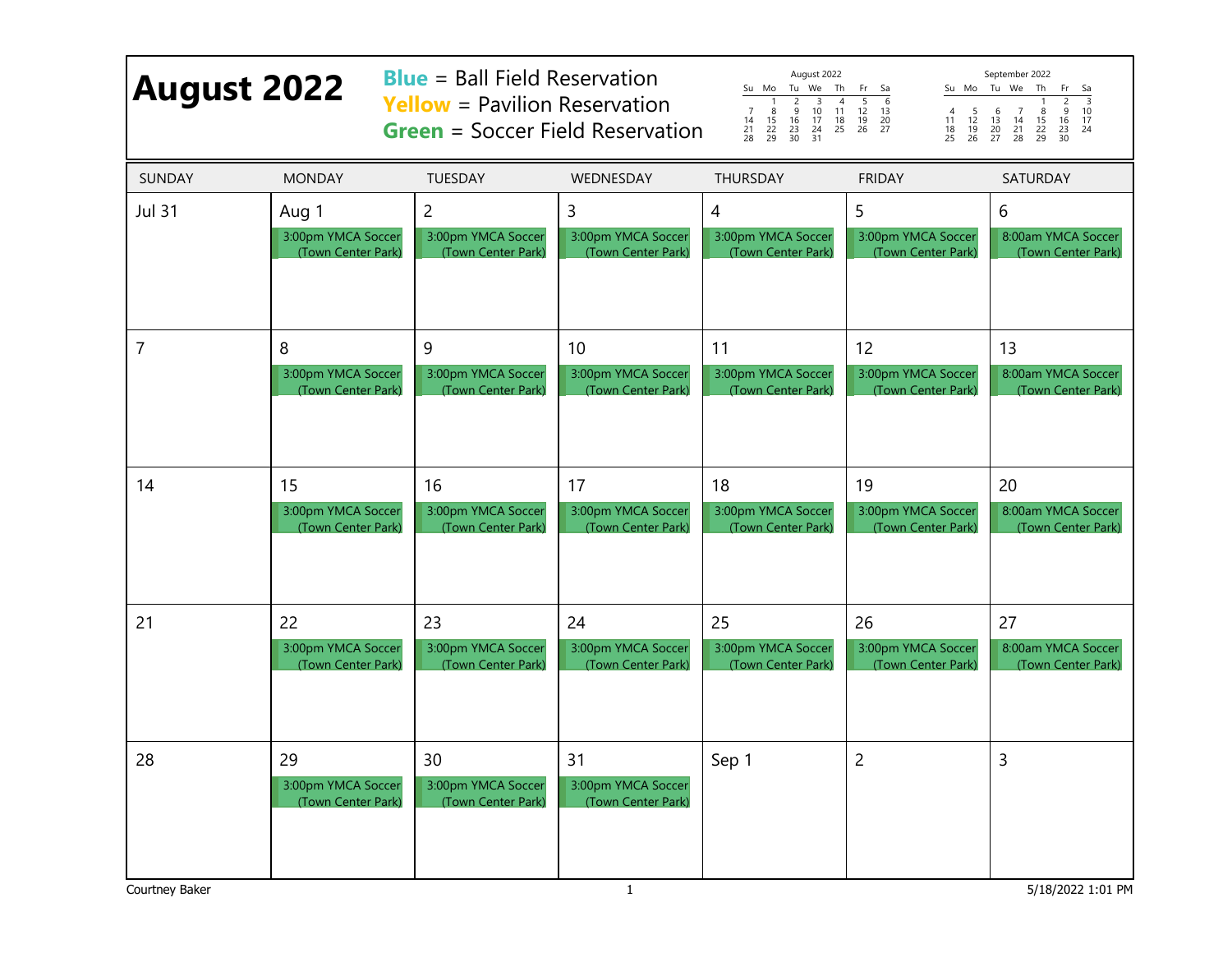| <b>September 2022</b> |                                                                 | <b>Blue</b> = Ball Field Reservation<br>September 2022<br>October 2022<br>Su Mo Tu We<br>Th<br>Su Mo Tu We Th<br>Fr<br>Fr.<br>Sa<br>Sa<br><b>Yellow</b> = Pavilion Reservation<br>$\frac{2}{9}$<br>$\overline{\mathbf{3}}$<br>$\frac{8}{15}$<br>22<br>29<br>$\overline{4}$<br>10<br>$\begin{array}{c} 3 \\ 10 \\ 17 \\ 24 \\ 31 \end{array}$<br>$\begin{array}{c} 4 \\ 11 \\ 18 \\ 25 \end{array}$<br>$\begin{array}{c} 6 \\ 13 \\ 20 \\ 27 \end{array}$<br>$\frac{2}{16}$<br>$\frac{16}{23}$<br>$\frac{23}{30}$<br>$\frac{5}{12}$<br>$\frac{12}{19}$<br>26<br>$\begin{array}{c} 7 \\ 14 \\ 21 \\ 28 \end{array}$<br>$\begin{array}{c} 16 \\ 23 \\ 30 \end{array}$<br><b>Green</b> = Soccer Field Reservation<br>$\frac{17}{24}$<br>$\begin{array}{c} 15 \\ 22 \\ 29 \end{array}$ |                                                                          |                                                          |                                                            |                                                |
|-----------------------|-----------------------------------------------------------------|-----------------------------------------------------------------------------------------------------------------------------------------------------------------------------------------------------------------------------------------------------------------------------------------------------------------------------------------------------------------------------------------------------------------------------------------------------------------------------------------------------------------------------------------------------------------------------------------------------------------------------------------------------------------------------------------------------------------------------------------------------------------------------------|--------------------------------------------------------------------------|----------------------------------------------------------|------------------------------------------------------------|------------------------------------------------|
| <b>SUNDAY</b>         | <b>MONDAY</b>                                                   | TUESDAY                                                                                                                                                                                                                                                                                                                                                                                                                                                                                                                                                                                                                                                                                                                                                                           | WEDNESDAY                                                                | THURSDAY                                                 | <b>FRIDAY</b>                                              | SATURDAY                                       |
| Aug 28                | 29                                                              | 30                                                                                                                                                                                                                                                                                                                                                                                                                                                                                                                                                                                                                                                                                                                                                                                | 31                                                                       | Sep 1<br>3:00pm YMCA Soccer<br>(Town Center Park)        | $\overline{c}$<br>3:00pm YMCA Soccer<br>(Town Center Park) | 3<br>8:00am YMCA Soccer<br>(Town Center Park)  |
| 4                     | 5<br>3:00pm YMCA Soccer<br>(Town Center Park)                   | 6<br>3:00pm YMCA Soccer<br>(Town Center Park)                                                                                                                                                                                                                                                                                                                                                                                                                                                                                                                                                                                                                                                                                                                                     | 7<br>3:00pm YMCA Soccer<br>(Town Center Park)                            | 8<br>3:00pm YMCA Soccer<br>(Town Center Park)            | 9<br>3:00pm YMCA Soccer<br>(Town Center Park)              | 10<br>8:00am YMCA Soccer<br>(Town Center Park) |
| 11                    | 12                                                              | 13                                                                                                                                                                                                                                                                                                                                                                                                                                                                                                                                                                                                                                                                                                                                                                                | 14                                                                       | 15                                                       | 16                                                         | 17                                             |
| 18                    | 19                                                              | 20                                                                                                                                                                                                                                                                                                                                                                                                                                                                                                                                                                                                                                                                                                                                                                                | 21                                                                       | 22                                                       | 23                                                         | 24                                             |
| 25<br>Courtney Baker  | 26<br>3:00pm YMCA Flag<br>Football (Town<br><b>Center Park)</b> | 27<br>3:00pm YMCA Flag<br>Football (Town<br>Center Park)                                                                                                                                                                                                                                                                                                                                                                                                                                                                                                                                                                                                                                                                                                                          | 28<br>3:00pm YMCA Flag<br>Football (Town<br>Center Park)<br>$\mathbf{1}$ | 29<br>3:00pm YMCA Flag<br>Football (Town<br>Center Park) | 30<br>3:00pm YMCA Flag<br>Football (Town<br>Center Park)   | Oct 1<br>5/18/2022 1:02 PM                     |